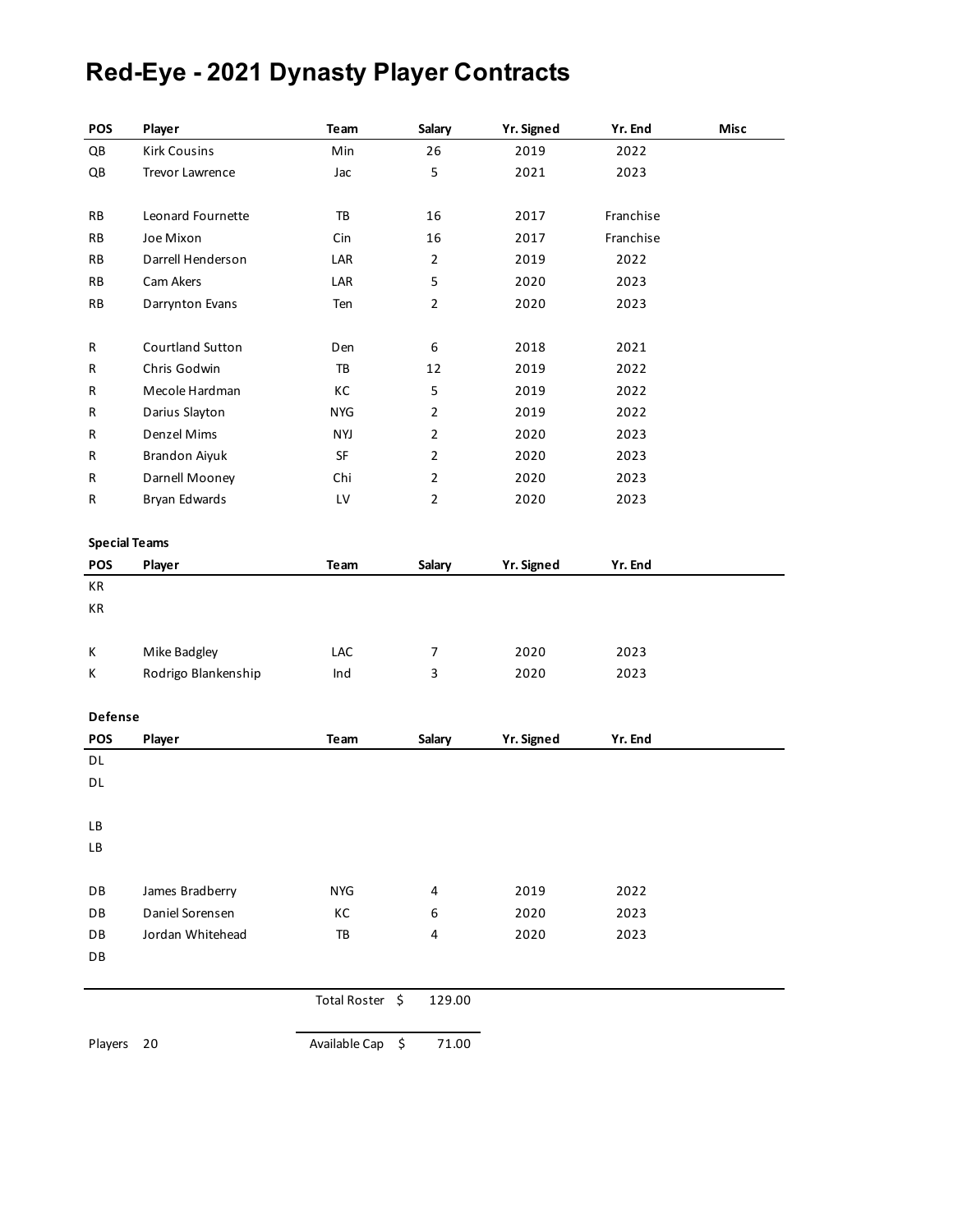## **Nov Nasties - 2021 Dynasty Player Contracts**

| POS                    | Player                | Team            | Salary         | <b>Yr. Signed</b> | Yr. End   | Misc |
|------------------------|-----------------------|-----------------|----------------|-------------------|-----------|------|
| $\mathsf{Q}\mathsf{B}$ | Aaron Rodgers         | GB              | 26             | 2020              | 2023      |      |
| QB                     | Joe Burrow            | Cin             | 5              | 2020              | 2023      |      |
|                        |                       |                 |                |                   |           |      |
| RB                     | Alvin Kamara          | <b>NO</b>       | 16             | 2017              | Franchise |      |
| RB                     | Saquan Barkley        | <b>NYG</b>      | 13             | 2018              | 2021      |      |
| RB                     | Clyde Edwards-Helaire | КC              | 5              | 2020              | 2023      |      |
| RB                     | Antonio Gibson        | Was             | 3              | 2020              | 2023      |      |
| ${\sf RB}$             | Mike Davis            | Car             | $\overline{2}$ | 2020              | 2023      |      |
|                        |                       |                 |                |                   |           |      |
| R                      | Mike Evans            | TB              | 16             | 2014              | Franchise |      |
| R                      | Davante Adams         | GB              | 16             | 2016              | Franchise |      |
| R                      | Terry McLaurin        | Was             | 3              | 2019              | 2022      |      |
| R                      | Henry Rugg III        | LV              | 5              | 2020              | 2023      |      |
| R                      | Tee Higgins           | Cin             | 5              | 2020              | 2023      |      |
| <b>Special Teams</b>   |                       |                 |                |                   |           |      |
| POS                    | Player                | Team            | Salary         | <b>Yr. Signed</b> | Yr. End   | Misc |
| KR                     | Nyheim Hines          | Ind             | $\overline{2}$ | 2020              | 2023      |      |
| KR                     |                       |                 |                |                   |           |      |
| Κ                      | Younghoe Koo          | Atl             | 10             | 2020              | 2023      |      |
| Κ                      | Joey Slye             | Car             | 3              | 2019              | 2022      |      |
| Defense                |                       |                 |                |                   |           |      |
| POS                    | Player                | Team            | Salary         | <b>Yr. Signed</b> | Yr. End   | Misc |
| DL                     | Jason Pierre-Paul     | TB              | 6              | 2020              | 2023      |      |
| DL                     |                       |                 |                |                   |           |      |
| LB                     | Shaq Barrett          | TB              | 4              | 2019              | 2022      |      |
| LB                     |                       |                 |                |                   |           |      |
|                        |                       |                 |                |                   |           |      |
| DB                     | Xavien Howard         | Mia             | 5              | 2020              | 2023      |      |
| DB                     | Kamren Curl           | Was             | 3              | 2020              | 2023      |      |
| DB                     |                       |                 |                |                   |           |      |
| DB                     |                       |                 |                |                   |           |      |
|                        |                       | Total Roster \$ | 148.00         |                   |           |      |
|                        |                       |                 |                |                   |           |      |
| Players                | 19                    | Available Cap   | \$<br>52.00    |                   |           |      |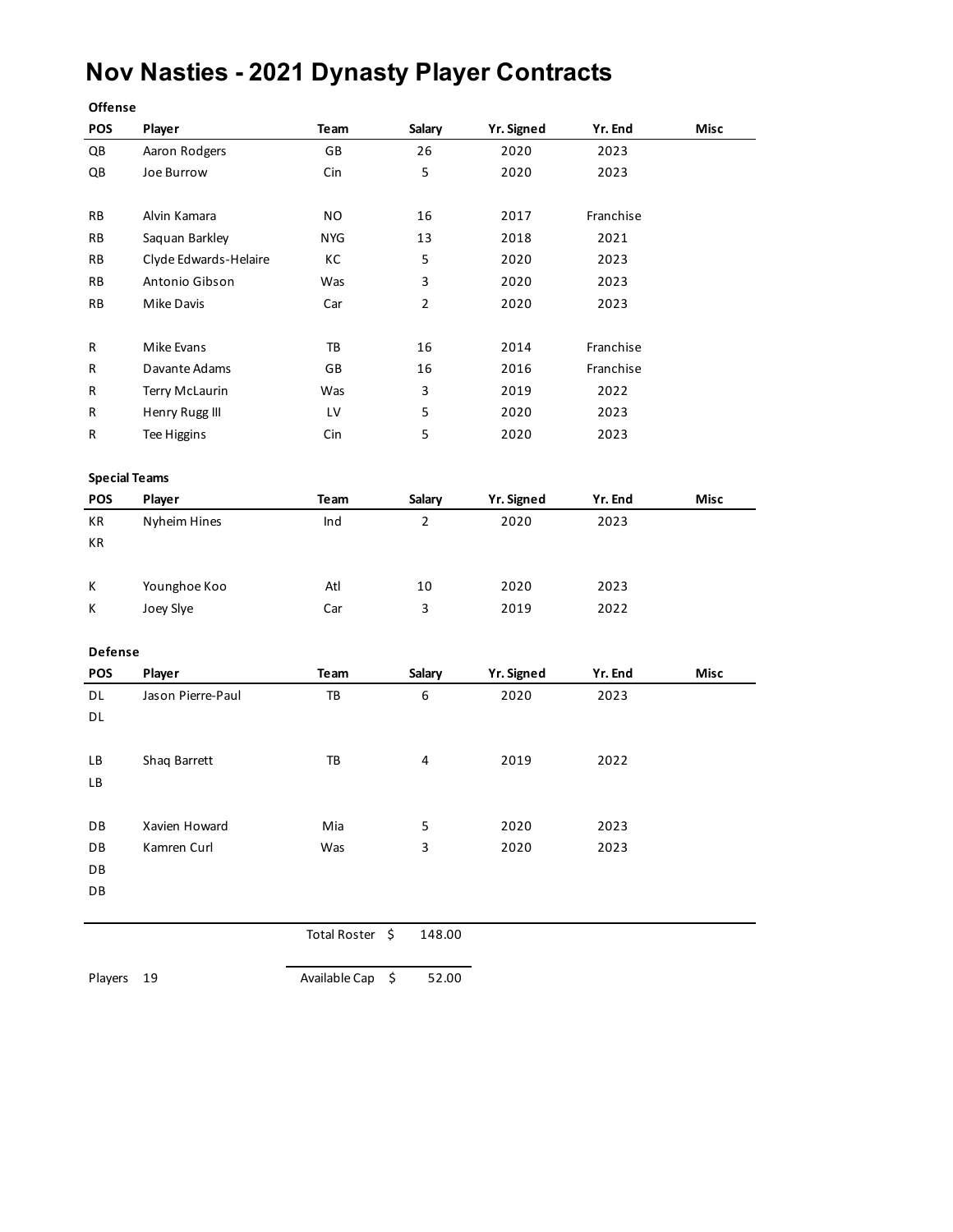# **Gopeders - 2021 Dynasty Player Contracts**

| <b>Offense</b>         |                        |                     |                         |            |           |      |
|------------------------|------------------------|---------------------|-------------------------|------------|-----------|------|
| POS                    | Player                 | Team                | Salary                  | Yr. Signed | Yr. End   | Misc |
| QB                     | <b>Patrick Mahomes</b> | КC                  | 31                      | 2017       | Franchise |      |
| $\mathsf{Q}\mathsf{B}$ | Daniel Jones           | <b>NYG</b>          | $\overline{2}$          | 2019       | 2022      |      |
|                        |                        |                     |                         |            |           |      |
| <b>RB</b>              | Giovani Bernard        | Mia                 | 3                       | 2018       | 2020      |      |
| RB                     | Jordan Howard          | Phi                 | 5                       | 2019       | 2022      |      |
|                        |                        |                     |                         |            |           |      |
| R                      | Travis Kelce           | КC                  | 16                      | 2014       | Franchise |      |
| R                      | Cole Beasley           | Buf                 | 3                       | 2019       | 2022      |      |
| R                      | Mark Andrews           | Bal                 | 9                       | 2020       | 2023      |      |
| R                      | Jalen Guyton           | LAC                 | 5                       | 2020       | 2023      |      |
|                        |                        |                     |                         |            |           |      |
| <b>Special Teams</b>   |                        |                     |                         |            |           |      |
| POS                    | Player                 | Team                | Salary                  | Yr. Signed | Yr. End   |      |
| КR                     | <b>Brandon Wilson</b>  | Cin                 | 6                       | 2019       | 2022      |      |
| $\mathsf{KR}\xspace$   |                        |                     |                         |            |           |      |
|                        |                        |                     |                         |            |           |      |
| K                      | Harrison Butker        | КC                  | 16                      | 2017       | Franchise |      |
| Κ                      | <b>Tyler Bass</b>      | Buf                 | $\overline{2}$          | 2020       | 2023      |      |
|                        |                        |                     |                         |            |           |      |
| Defense                |                        |                     |                         |            |           |      |
| POS                    | Player                 | Team                | <b>Salary</b>           | Yr. Signed | Yr. End   |      |
| DL                     | Josh Allen             | Jac                 | $\overline{2}$          | 2019       | 2022      |      |
| DL                     |                        |                     |                         |            |           |      |
|                        |                        |                     |                         |            |           |      |
| LВ                     | Rashaan Evans          | Ten                 | $\overline{\mathbf{3}}$ | 2019       | 2022      |      |
| LВ                     | Demario Davis          | NO.                 | 6                       | 2020       | 2023      |      |
|                        |                        |                     |                         |            |           |      |
| DB                     | L'Jarius Sneed         | КC                  | 4                       | 2020       | 2023      |      |
| DB                     | Harrison Smith         | Min                 | 9                       | 2019       | 2022      |      |
| DB                     | Antione Winfield       | TB                  | 4                       | 2020       | 2023      |      |
| DB                     |                        |                     |                         |            |           |      |
|                        |                        |                     |                         |            |           |      |
|                        |                        | <b>Total Roster</b> | \$<br>126.00            |            |           |      |
|                        |                        |                     |                         |            |           |      |
| Players                | 17                     | Available Cap       | \$<br>74.00             |            |           |      |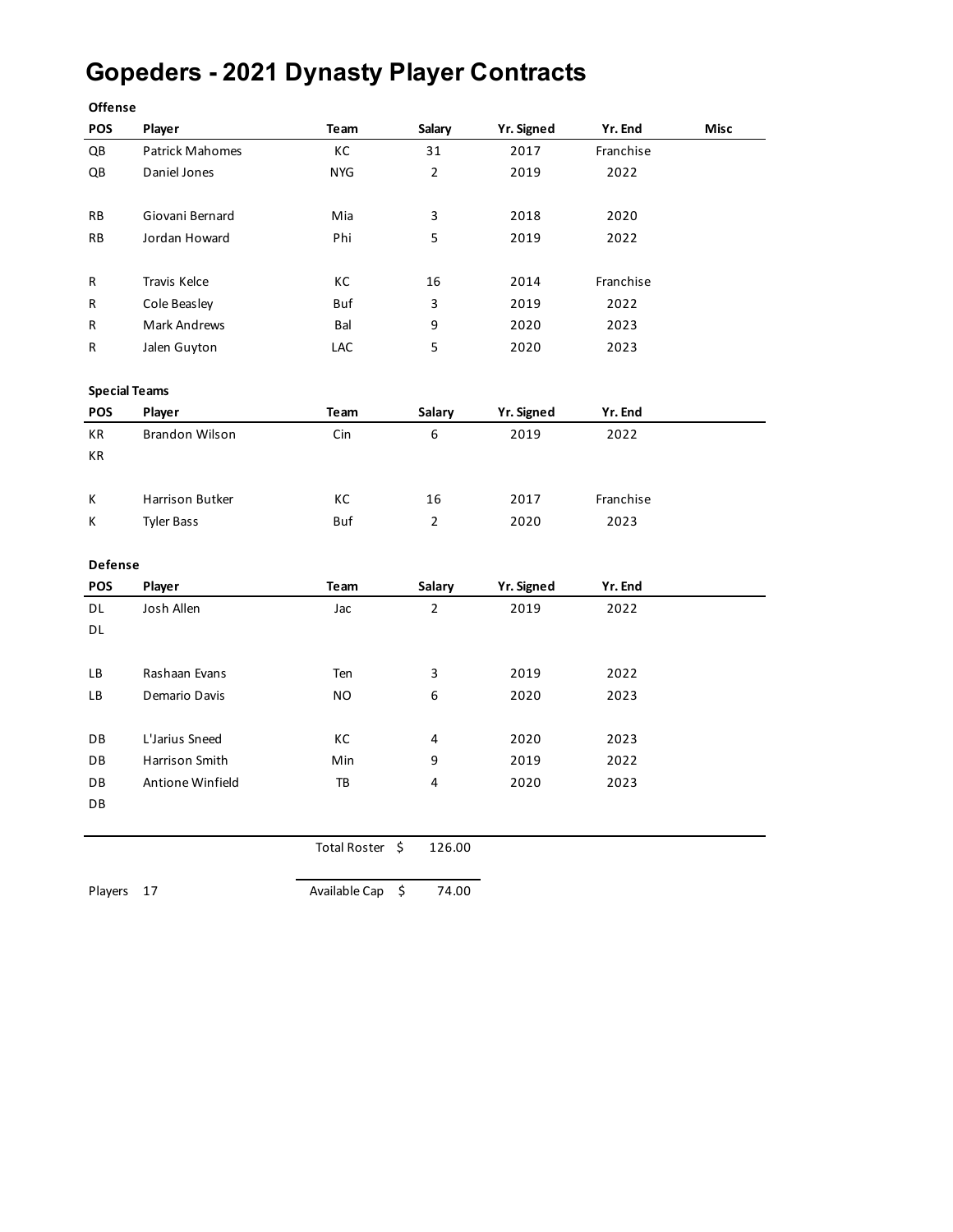### **Stormers II - 2021 Dynasty Player Contracts**

| Offense                |                      |                     |                         |            |           |             |
|------------------------|----------------------|---------------------|-------------------------|------------|-----------|-------------|
| POS                    | Player               | Team                | Salary                  | Yr. Signed | Yr. End   | <b>Misc</b> |
| $\mathsf{Q}\mathsf{B}$ | Russell Wilson       | Sea                 | 31                      | 2017       | Franchise |             |
|                        |                      |                     |                         |            |           |             |
| <b>RB</b>              | Nick Chubb           | Cle                 | 13                      | 2018       | 2021      |             |
| <b>RB</b>              | Chase Edmonds        | Ari                 | $\overline{\mathbf{4}}$ | 2019       | 2022      |             |
| RB                     | James Robinson       | Jac                 | 3                       | 2020       | 2023      |             |
|                        |                      |                     |                         |            |           |             |
| R                      | Keenan Allen         | <b>LAC</b>          | 16                      | 2011       | Franchise |             |
| R                      | DeAndre Hopkins      | Ari                 | 16                      | 2013       | Franchise |             |
| R                      | Nelson Agholor       | LVR                 | 11                      | 2020       | 2023      |             |
| R                      | Marvin Jones         | Jac                 | 10                      | 2020       | 2023      |             |
| R                      | Jamison Crowder      | <b>NYJ</b>          | 7                       | 2020       | 2023      |             |
|                        | <b>Special Teams</b> |                     |                         |            |           |             |
| POS                    | Player               | Team                | Salary                  | Yr. Signed | Yr. End   | Misc        |
| КR                     |                      |                     |                         |            |           |             |
| КR                     |                      |                     |                         |            |           |             |
|                        |                      |                     |                         |            |           |             |
| Κ                      |                      |                     |                         |            |           |             |
| Κ                      |                      |                     |                         |            |           |             |
|                        |                      |                     |                         |            |           |             |
| Defense                |                      |                     |                         |            |           |             |
| <b>POS</b>             | Player               | Team                | Salary                  | Yr. Signed | Yr. End   | Misc        |
| DL                     | Montez Sweat         | Was                 | 5                       | 2020       | 2023      |             |
| DL                     |                      |                     |                         |            |           |             |
|                        |                      |                     |                         |            |           |             |
| LB                     | Eric Kendricks       | Min                 | 9                       | 2020       | 2023      |             |
| LB                     | <b>BJ</b> Goodson    | Cle                 | $\mathsf 3$             | 2020       | 2023      |             |
|                        |                      |                     |                         |            |           |             |
| DB                     | <b>Budda Baker</b>   | Ari                 | 7                       | 2020       | 2023      |             |
| DB                     | Carlton Davis        | TB                  | 5                       | 2020       | 2023      |             |
| DB                     |                      |                     |                         |            |           |             |
| DB                     |                      |                     |                         |            |           |             |
|                        |                      |                     |                         |            |           |             |
|                        |                      | <b>Total Roster</b> | \$<br>140.00            |            |           |             |

Players 14 Available Cap \$ 60.00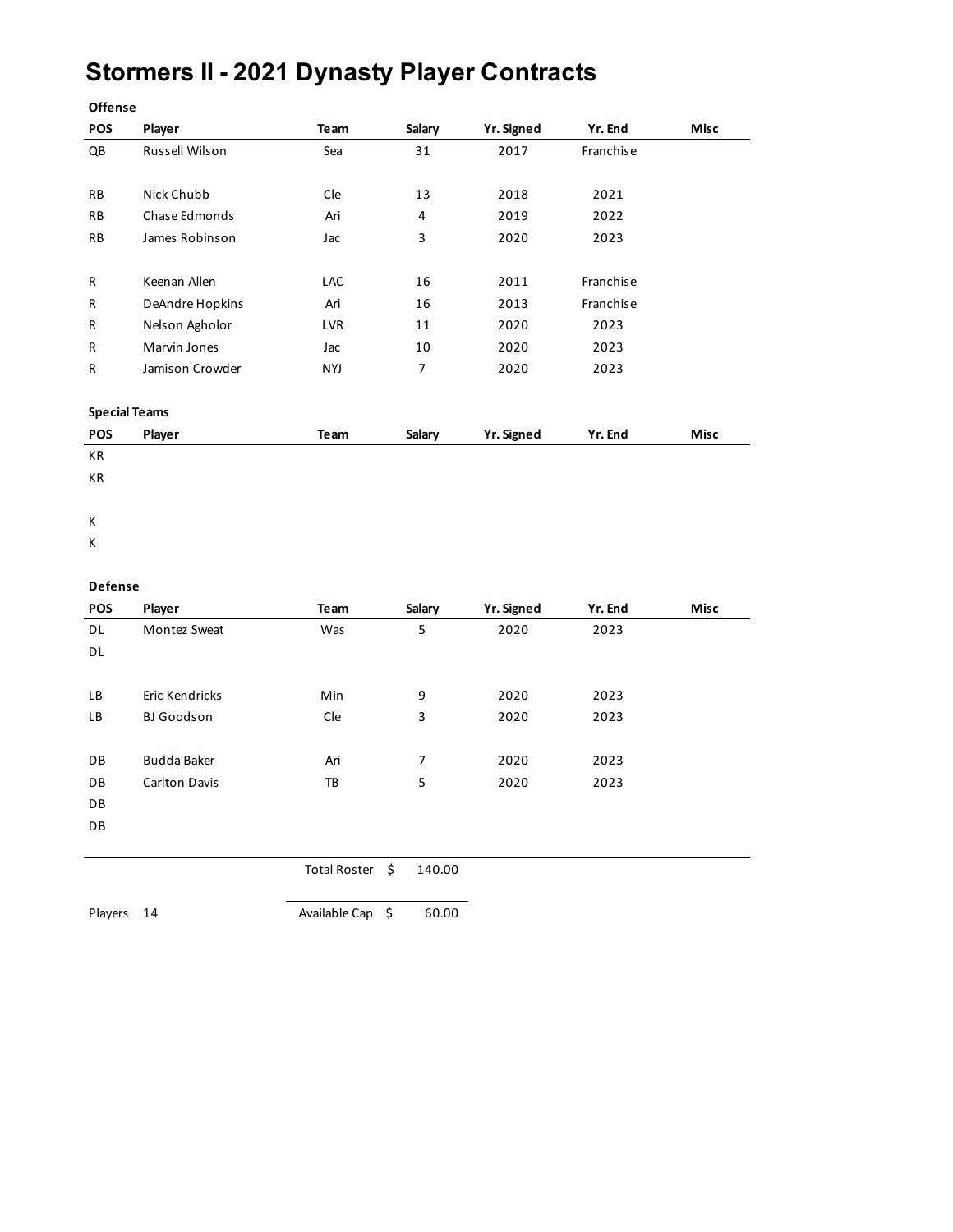### **Wiseguys - 2021 Dynasty Player Contracts**

**Offense**

| $\mathsf{Q}\mathsf{B}$<br>$\mathsf{Q}\mathsf{B}$<br>$\mathsf{Q}\mathsf{B}$<br>RB<br>RB<br>RB<br>RB<br>RB<br>RB<br>R<br>R<br>AJ Brown<br>R<br>R<br>R<br>R<br><b>Special Teams</b><br>POS<br>Player<br>KR<br>КR | Matt Ryan<br>Lamar Jackson<br>Derek Carr<br>Christian McCaffrey<br>Ronald Jones<br>Nyheim Hines<br>Damien Harris | Atl<br>Bal<br>LV<br>Car<br>TB | 24<br>4<br>19<br>16 | 2018<br>2018<br>2019 | 2021<br>2021<br>2022 |             |
|---------------------------------------------------------------------------------------------------------------------------------------------------------------------------------------------------------------|------------------------------------------------------------------------------------------------------------------|-------------------------------|---------------------|----------------------|----------------------|-------------|
|                                                                                                                                                                                                               |                                                                                                                  |                               |                     |                      |                      |             |
|                                                                                                                                                                                                               |                                                                                                                  |                               |                     |                      |                      |             |
|                                                                                                                                                                                                               |                                                                                                                  |                               |                     |                      |                      |             |
|                                                                                                                                                                                                               |                                                                                                                  |                               |                     | 2017                 | Franchise            |             |
|                                                                                                                                                                                                               |                                                                                                                  |                               | 9                   | 2018                 | 2021                 |             |
|                                                                                                                                                                                                               |                                                                                                                  | Ind                           | 3                   | 2018                 | 2021                 |             |
|                                                                                                                                                                                                               |                                                                                                                  | <b>NE</b>                     | $\overline{2}$      | 2019                 | 2022                 |             |
|                                                                                                                                                                                                               | JK Dobbins                                                                                                       | Bal                           | 5                   | 2020                 | 2023                 |             |
|                                                                                                                                                                                                               | Anthony McFarland Jr.                                                                                            | Pit                           | $\overline{2}$      | 2020                 | 2023                 |             |
|                                                                                                                                                                                                               | DJ Moore                                                                                                         | Car                           | 6                   | 2018                 | 2021                 |             |
|                                                                                                                                                                                                               |                                                                                                                  | Ten                           | 12                  | 2019                 | 2022                 |             |
|                                                                                                                                                                                                               | Miles Boykin                                                                                                     | Bal                           | $\overline{2}$      | 2019                 | 2022                 |             |
|                                                                                                                                                                                                               | Chase Claypool                                                                                                   | Pit                           | $\overline{2}$      | 2020                 | 2023                 |             |
|                                                                                                                                                                                                               | Quintez Cephus                                                                                                   | Det                           | $\overline{2}$      | 2020                 | 2023                 |             |
|                                                                                                                                                                                                               | Collin Johnson                                                                                                   | Jac                           | $\overline{2}$      | 2020                 | 2023                 |             |
|                                                                                                                                                                                                               |                                                                                                                  |                               |                     |                      |                      |             |
|                                                                                                                                                                                                               |                                                                                                                  | Team                          | Salary              | <b>Yr. Signed</b>    | Yr. End              | <b>Mics</b> |
|                                                                                                                                                                                                               | Mecole Hardman                                                                                                   | КC                            | 8                   | 2020                 | 2023                 |             |
|                                                                                                                                                                                                               |                                                                                                                  |                               |                     |                      |                      |             |
| Κ                                                                                                                                                                                                             | <b>Dustin Hopkins</b>                                                                                            | Was                           | 6                   | 2018                 | 2021                 |             |
| Κ                                                                                                                                                                                                             | Matt Prater                                                                                                      | Det                           | 14                  | 2020                 | 2023                 |             |
| Defense                                                                                                                                                                                                       |                                                                                                                  |                               |                     |                      |                      |             |
| POS<br>Player                                                                                                                                                                                                 |                                                                                                                  | Team                          | Salary              | Yr. Signed           | Yr. End              | <b>Mics</b> |
| DL                                                                                                                                                                                                            |                                                                                                                  |                               |                     |                      |                      |             |
| DL                                                                                                                                                                                                            |                                                                                                                  |                               |                     |                      |                      |             |
| LB                                                                                                                                                                                                            |                                                                                                                  |                               |                     |                      |                      |             |
| LВ                                                                                                                                                                                                            |                                                                                                                  |                               |                     |                      |                      |             |
| DB                                                                                                                                                                                                            | Jordon Poyer                                                                                                     | Buf                           | 6                   | 2019                 | 2022                 |             |
| DB                                                                                                                                                                                                            | Chandon Sullivan                                                                                                 | GB                            | $\overline{2}$      | 2020                 | 2023                 |             |
| DB                                                                                                                                                                                                            |                                                                                                                  |                               |                     |                      |                      |             |
| DB                                                                                                                                                                                                            |                                                                                                                  |                               |                     |                      |                      |             |
|                                                                                                                                                                                                               |                                                                                                                  | Total Roster \$               | 146.00              |                      |                      |             |

Players 20 Available Cap \$ 54.00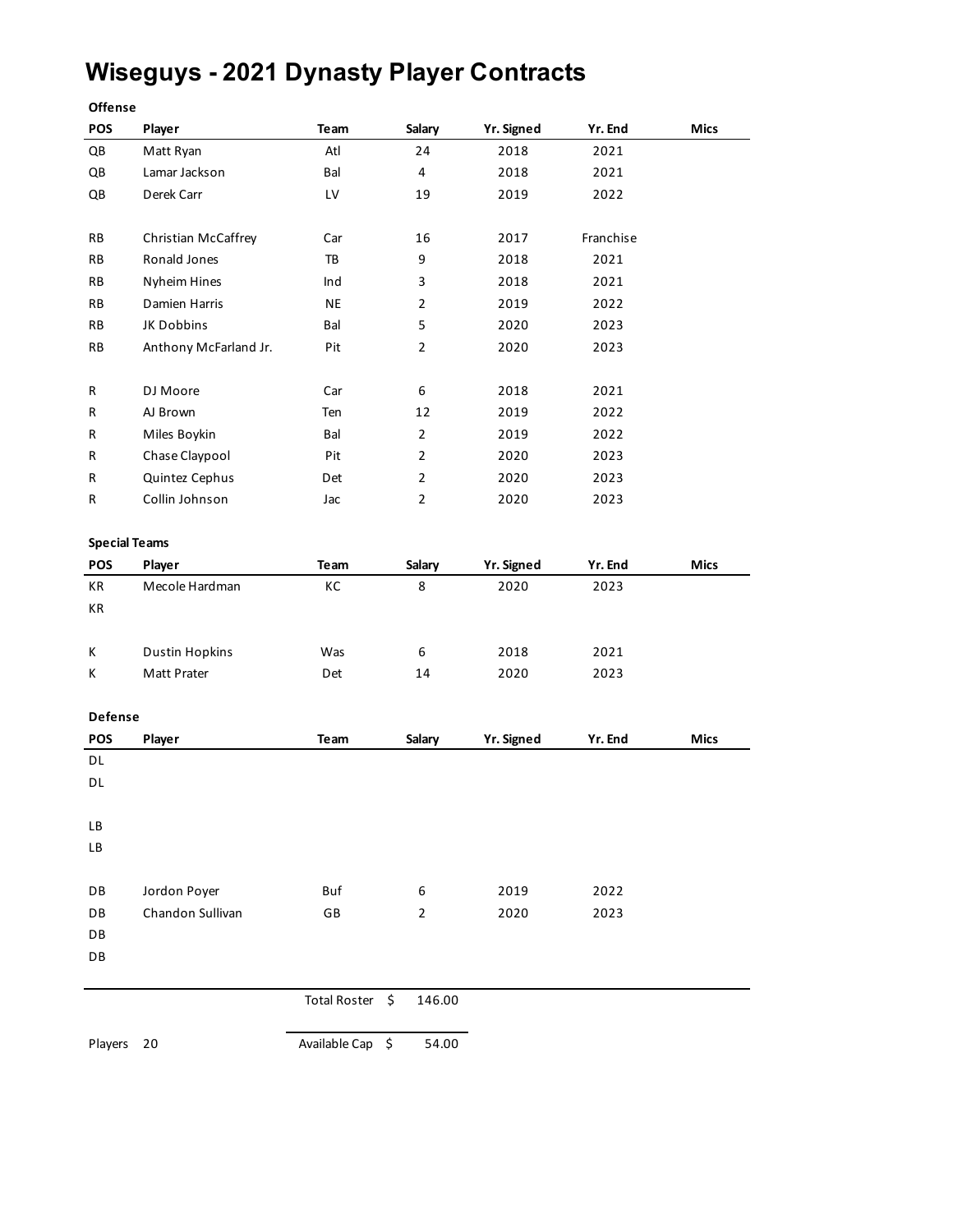## **Unowho - 2021 Dynasty Player Contracts**

| Offense              |                        |                     |                |            |           |             |
|----------------------|------------------------|---------------------|----------------|------------|-----------|-------------|
| POS                  | Player                 | Team                | Salary         | Yr. Signed | Yr. End   | Misc        |
| QB                   | Jimmy Garoppolo        | NE                  | 31             | 2017       | Franchise |             |
| QB                   | Jordan Love            | GB                  | $\overline{2}$ | 2020       | 2023      |             |
|                      |                        |                     |                |            |           |             |
| RB                   | Miles Sanders          | Phi                 | 8              | 2019       | 2022      |             |
| RB                   | Jonathan Taylor        | Ind                 | 8              | 2020       | 2023      |             |
|                      |                        |                     |                |            |           |             |
| R                    | JuJu Smith Schuster    | Pit                 | 16             | 2017       | Francise  |             |
| R                    | Calvin Ridley          | Atl                 | 9              | 2018       | 2021      |             |
| R                    | Diontae Johnson        | Pit                 | 2              | 2019       | 2022      |             |
| R                    | Jalen Reagor           | Phi                 | 2              | 2020       | 2023      |             |
|                      |                        |                     |                |            |           |             |
| <b>Special Teams</b> |                        |                     |                |            |           |             |
| <b>POS</b>           | Player                 | Team                | Salary         | Yr. Signed | Yr. End   | Misc        |
| КR                   |                        |                     |                |            |           |             |
| КR                   |                        |                     |                |            |           |             |
|                      |                        |                     |                |            |           |             |
| К                    | <b>Brandon McManus</b> | Den                 | 18             | 2020       | 2023      |             |
| Κ                    | Daniel Carlson         | LVR                 | 11             | 2020       | 2023      |             |
|                      |                        |                     |                |            |           |             |
| Defense              |                        |                     |                |            |           |             |
| POS                  | Player                 | Team                | Salary         | Yr. Signed | Yr. End   | <b>Misc</b> |
| DL                   |                        |                     |                |            |           |             |
| DL                   |                        |                     |                |            |           |             |
| LB                   |                        |                     |                |            |           |             |
| LB                   |                        |                     |                |            |           |             |
|                      |                        |                     |                |            |           |             |
| DB                   | <b>Justin Simmons</b>  | Den                 | 9              | 2020       | 2023      |             |
| DB                   | Joe Haden              | Pit                 | 6              | 2020       | 2023      |             |
| DB                   |                        |                     |                |            |           |             |
| DB                   |                        |                     |                |            |           |             |
|                      |                        |                     |                |            |           |             |
|                      |                        | <b>Total Roster</b> | \$<br>122.00   |            |           |             |
|                      |                        |                     |                |            |           |             |
| Players              | 12                     | Available Cap       | \$<br>78.00    |            |           |             |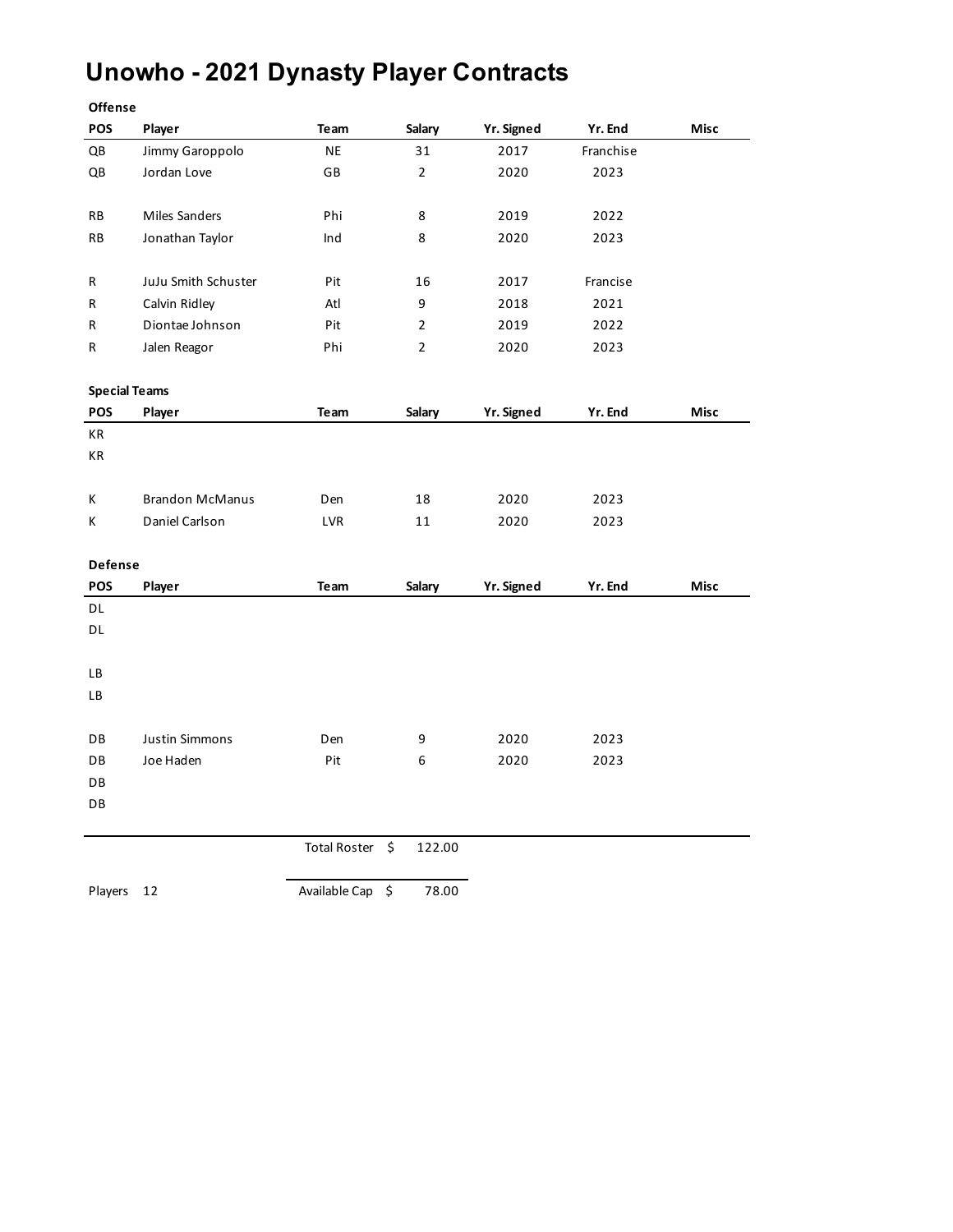# **Headbangers Ball - 2021 Dynasty Player Contracts**

| <b>Offense</b>       |                      |                                   |                |                    |           |      |
|----------------------|----------------------|-----------------------------------|----------------|--------------------|-----------|------|
| POS                  | Player               | Team                              | Salary         | Yr. Signed         | Yr. End   | Misc |
| QB                   | Tua Tagovailoa       | Mia                               | 5              | 2020               | 2023      |      |
| QB                   | Ryan Tannehill       | Ten                               | 22             | 2020               | 2023      |      |
|                      |                      |                                   |                |                    |           |      |
| RB                   | Kareem Hunt          | Cle                               | 16             | 2017               | Franchise |      |
| RB                   | David Montgomery     | Chi                               | 8              | 2019               | 2022      |      |
| RB                   | Myles Gaskin         | Mia                               | 6              | 2020               | 2023      |      |
| RB                   | <b>Gus Edwards</b>   | Bal                               | 6              | 2020               | 2023      |      |
| RB                   | Jeffery Wilson       | SF                                | $\overline{2}$ | 2020               | 2023      |      |
| R                    | Allen Robinson       | <b>CHI</b>                        | 16             | 2014               | Franchise |      |
| R                    | Michael Thomas       | No                                | 16             | 2016               | Franchise |      |
| R                    | George Kittle        | SF                                | 10             | 2018               | 2021      |      |
| R                    | Odell Beckham        | Cle                               | 17             | 2020               | 2023      |      |
| R                    | Corey Davis          | <b>NYJ</b>                        | 8              | 2020               | 2023      |      |
| R                    | Antonio Brown        | TB                                | 4              | 2020               | 2023      |      |
| R                    | Michael Pittman Jr.  | Ind                               | $\overline{2}$ | 2020               | 2023      |      |
| R                    | Laviska Shenault Jr. | Jac                               | $\overline{2}$ | 2020               | 2023      |      |
| <b>Special Teams</b> |                      |                                   |                |                    |           |      |
|                      |                      |                                   |                |                    |           |      |
| POS                  | Player               | Team                              | Salary         | Yr. Signed         | Yr. End   | Misc |
| KR                   | CeeDee Lamb          | Dal                               | $\overline{2}$ | 2020               | 2023      |      |
| КR                   |                      |                                   |                |                    |           |      |
| к                    | Graham Gano          | <b>NYG</b>                        | 3              | 2020               | 2023      |      |
| K                    |                      |                                   |                |                    |           |      |
|                      |                      |                                   |                |                    |           |      |
| Defense<br>POS       |                      | Team                              |                |                    | Yr. End   | Misc |
| DL                   | Player<br>Nick Bosa  | SF                                | Salary<br>3    | Yr. Signed<br>2019 | 2022      |      |
| DL                   | <b>Brian Burns</b>   | Car                               | 3              | 2019               | 2022      |      |
|                      |                      |                                   |                |                    |           |      |
| LВ                   | Myles Jack           | Jac                               | 4              | 2020               | 2023      |      |
| LB                   | Fred Warner          | $\ensuremath{\mathsf{SF}}\xspace$ | 9              | 2020               | 2023      |      |
| DB                   | Jeremy Chinn         | Car                               | $\overline{2}$ | 2020               | 2023      |      |
| DB                   |                      |                                   |                |                    |           |      |
| DB                   |                      |                                   |                |                    |           |      |
| DB                   |                      |                                   |                |                    |           |      |

Total Roster \$ 166.00

Players 22 Available Cap \$ 34.00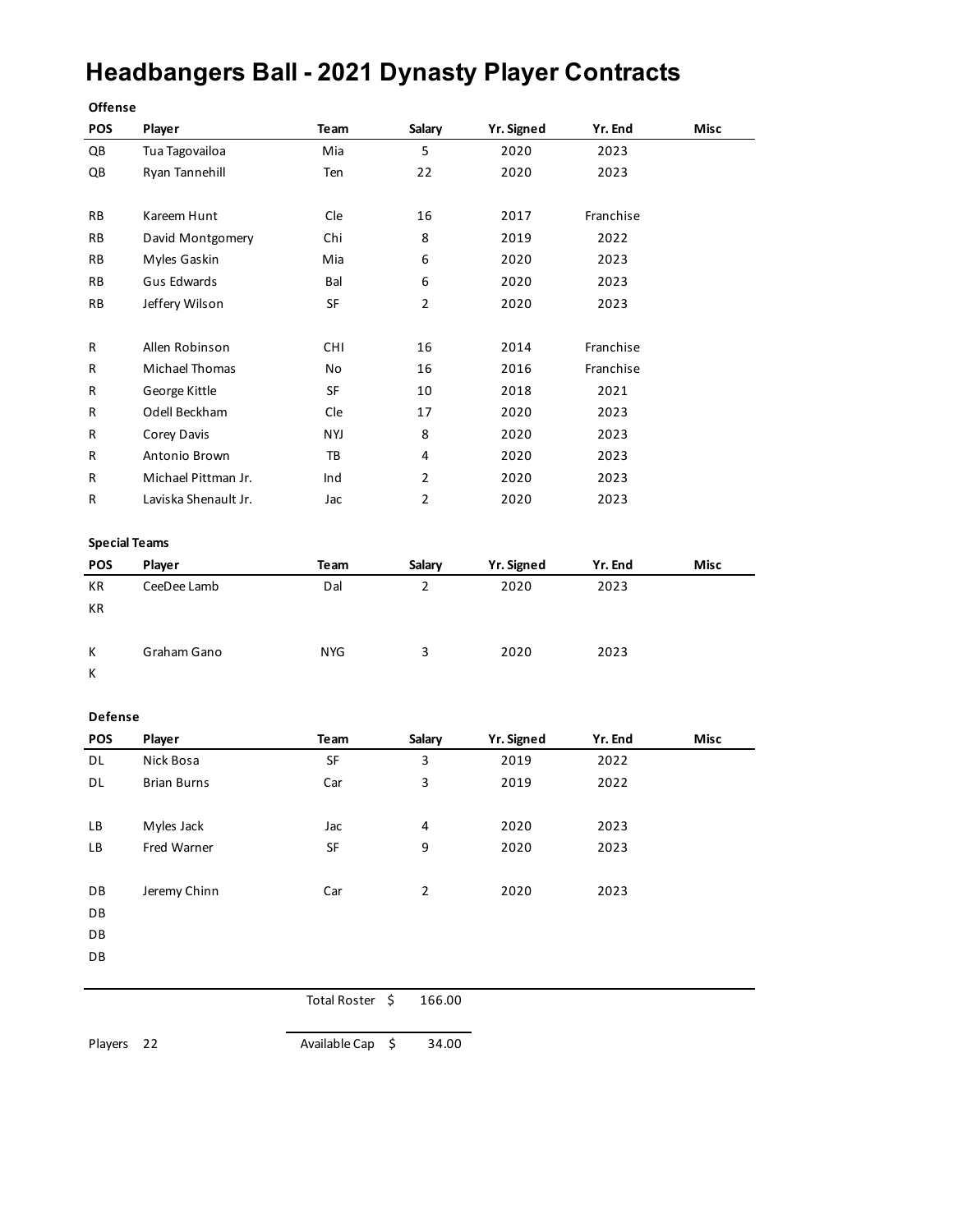### **Van Tap - 2021 Dynasty Player Contracts**

| Offense                |                  |                  |                |            |           |      |
|------------------------|------------------|------------------|----------------|------------|-----------|------|
| POS                    | Player           | Team             | Salary         | Yr. Signed | Yr. End   | Misc |
| $\mathsf{Q}\mathsf{B}$ | Tom Brady        | TB               | 31             | 2014       | Franchise |      |
| QB                     | Sam Darnold      | Car              | 3              | 2018       | 2021      |      |
| QB                     | Matthew Stafford | LAR              | 20             | 2020       | 2023      |      |
|                        |                  |                  |                |            |           |      |
| RB                     | Dalvin Cook      | Min              | 16             | 2017       | Franchise |      |
| RB                     | Zac Moss         | Buf              | $\overline{2}$ | 2020       | 2023      |      |
|                        |                  |                  |                |            |           |      |
| R                      | Tyreek Hill      | КC               | 16             | 2016       | Franchise |      |
| R                      | DJ Chark         | Jac              | 12             | 2019       | 2022      |      |
| R                      | Justin Jefferson | Min              | 8              | 2020       | 2023      |      |
| R                      | Van Jefferson    | LAR              | $\overline{2}$ | 2020       | 2023      |      |
| R                      | Devin Duvemay    | Bal              | $\overline{2}$ | 2020       | 2023      |      |
|                        |                  |                  |                |            |           |      |
| <b>Special Teams</b>   |                  |                  |                |            |           |      |
| POS                    | Player           | Team             | Salary         | Yr. Signed | Yr. End   | Misc |
| KR                     | Jamel Agnew      | Det              | 6              | 2020       | 2023      |      |
| КR                     |                  |                  |                |            |           |      |
|                        |                  |                  |                |            |           |      |
| Κ                      | Jason Sanders    | Mia              | 11             | 2020       | 2023      |      |
| K                      |                  |                  |                |            |           |      |
|                        |                  |                  |                |            |           |      |
| Defense                |                  |                  |                |            |           |      |
| POS                    | Player           | Team             | Salary         | Yr. Signed | Yr. End   | Misc |
| DL                     | Joey Bosa        | LAC              | 6              | 2020       | 2023      |      |
| DL                     |                  |                  |                |            |           |      |
|                        |                  |                  |                |            |           |      |
| LB                     | Devin White      | TB               | 8              | 2019       | 2022      |      |
| LB                     |                  |                  |                |            |           |      |
|                        |                  |                  |                |            |           |      |
| DB                     | CJ Henderson     | Jac              | $\overline{2}$ | 2020       | 2023      |      |
| DB                     | AJ Terrell       | Atl              | $\overline{2}$ | 2020       | 2023      |      |
| DB                     |                  |                  |                |            |           |      |
| DB                     |                  |                  |                |            |           |      |
|                        |                  |                  |                |            |           |      |
|                        |                  | Total Roster \$  | 147.00         |            |           |      |
|                        |                  |                  |                |            |           |      |
| Players                | 16               | Available Cap \$ | 53.00          |            |           |      |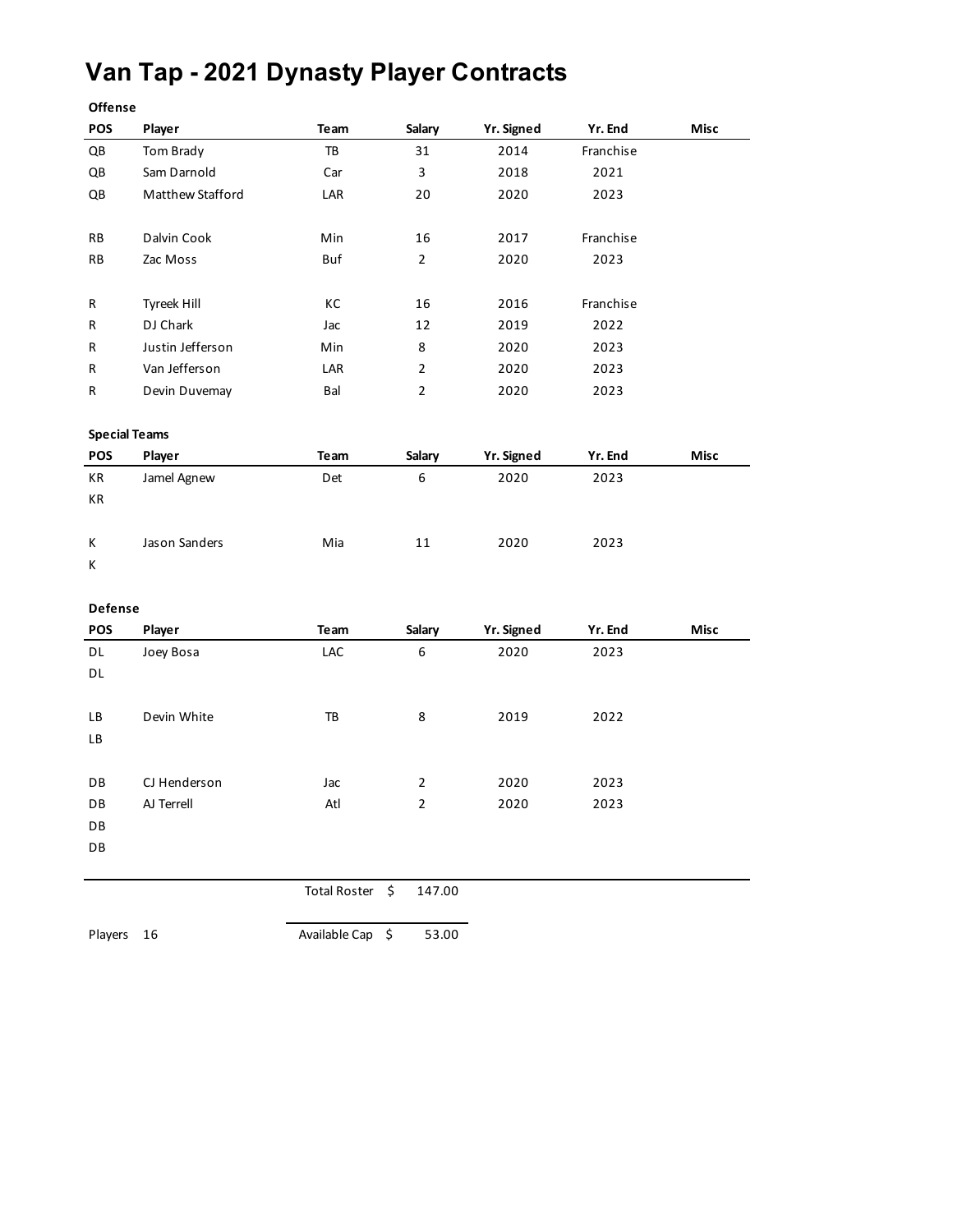### **Diamonds Rust - 2021 Dynasty Player Contracts**

| Offense                |                 |                 |                         |            |           |             |
|------------------------|-----------------|-----------------|-------------------------|------------|-----------|-------------|
| POS                    | Player          | Team            | Salary                  | Yr. Signed | Yr. End   | <b>Misc</b> |
| $\mathsf{Q}\mathsf{B}$ | Dak Prescott    | Dal             | 31                      | 2016       | Franchise |             |
| QB                     | Kyler Murray    | Ari             | 8                       | 2019       | 2022      |             |
| QB                     | Justin Herbert  | LAC             | 3                       | 2020       | 2023      |             |
|                        |                 |                 |                         |            |           |             |
| RB                     | Sony Michel     | LAR             | 6                       | 2018       | 2021      |             |
| RB                     | Jamaal Williams | GB              | $\overline{\mathbf{4}}$ | 2019       | 2022      |             |
| RB                     | Josh Jacobs     | LV              | 8                       | 2020       | 2023      |             |
|                        |                 |                 |                         |            |           |             |
| R                      | Amari Cooper    | Dal             | 16                      | 2015       | Franchise |             |
| R                      | Will Fuller     | Mia             | 16                      | 2016       | Franchise |             |
| R                      | Jerry Jeudy     | Den             | 5                       | 2020       | 2023      |             |
| <b>Special Teams</b>   |                 |                 |                         |            |           |             |
| POS                    | Player          | Team            | Salary                  | Yr. Signed | Yr. End   | Misc        |
| КR                     |                 |                 |                         |            |           |             |
| KR                     |                 |                 |                         |            |           |             |
|                        |                 |                 |                         |            |           |             |
| Κ                      | Justin Tucker   | Bal             | 20                      | 2020       | 2023      |             |
| Κ                      |                 |                 |                         |            |           |             |
|                        |                 |                 |                         |            |           |             |
| Defense                |                 |                 |                         |            |           |             |
| POS                    | Player          | Team            | Salary                  | Yr. Signed | Yr. End   | Misc        |
| DL                     | Ed Oliver       | Buf             | $\overline{2}$          | 2019       | 2022      |             |
| DL                     | Chase Young     | Was             | 3                       | 2020       | 2023      |             |
|                        |                 |                 |                         |            |           |             |
| LB                     |                 |                 |                         |            |           |             |
| LB                     |                 |                 |                         |            |           |             |
|                        |                 |                 |                         |            |           |             |
| DB                     | Denzel Ward     | Cle             | 3                       | 2018       | 2021      |             |
| DB                     | Jeffrey Okudah  | Det             | 5                       | 2020       | 2023      |             |
| DB                     |                 |                 |                         |            |           |             |
| DB                     |                 |                 |                         |            |           |             |
|                        |                 | Total Roster \$ | 130.00                  |            |           |             |
|                        |                 |                 |                         |            |           |             |
| Players                | 14              | Available Cap   | \$<br>70.00             |            |           |             |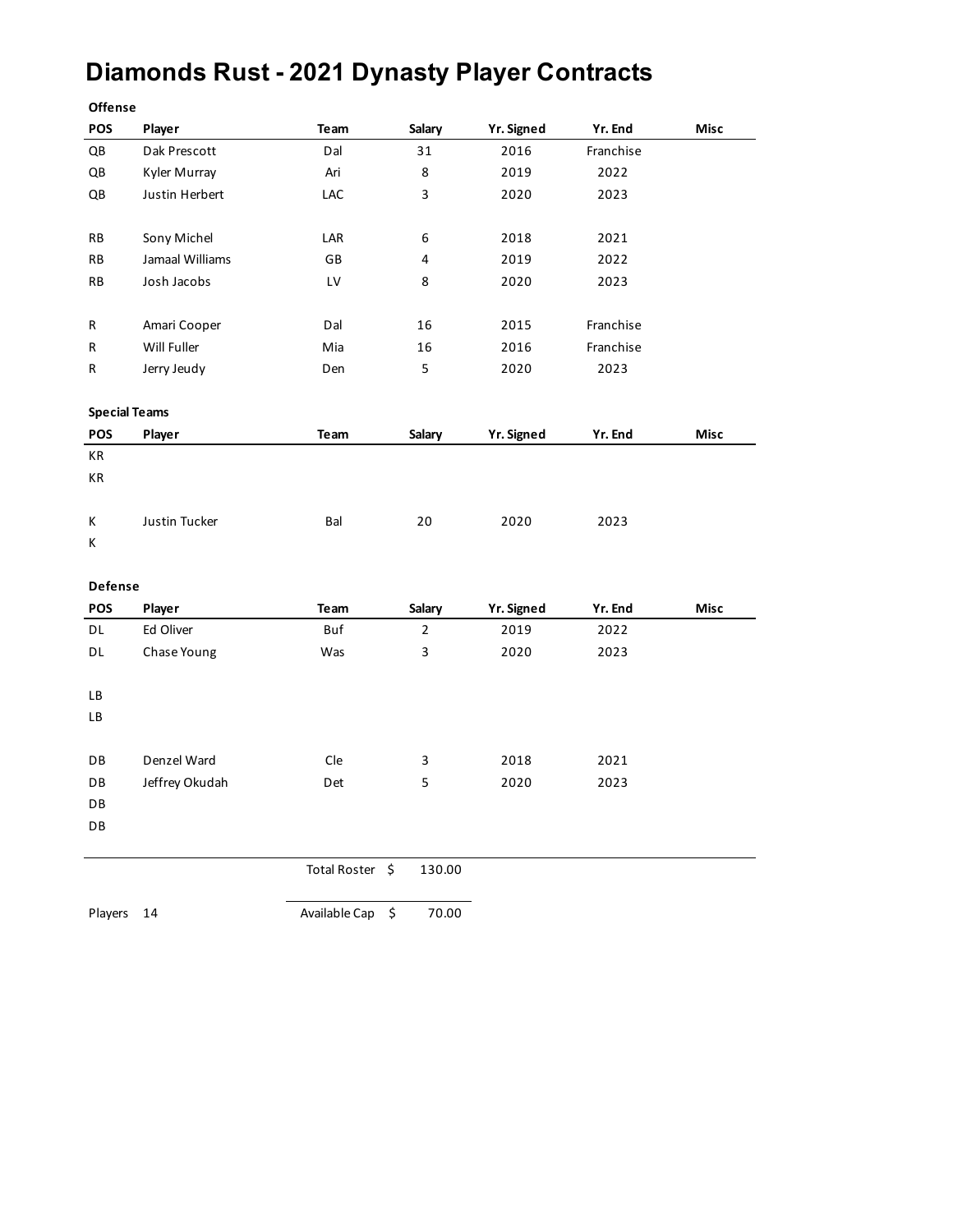### **Chief Sooner - 2021 Dynasty Player Contracts**

| <b>Offense</b>         |                            |                 |                |                   |           |      |
|------------------------|----------------------------|-----------------|----------------|-------------------|-----------|------|
| POS                    | Player                     | Team            | Salary         | Yr. Signed        | Yr. End   | Misc |
| $\mathsf{Q}\mathsf{B}$ | Cam Newton                 | <b>NE</b>       | 8              | 2020              | 2023      |      |
| QB                     | Jalen Hurts                | Phi             | $\overline{2}$ | 2020              | 2023      |      |
| RB                     | Tevin Coleman              | SF              | 16             | 2015              | Franchise |      |
| RB                     | Aaron Jones                | GB              | 11             | 2018              | 2021      |      |
| RB                     | Chris Carson               | Sea             | 3              | 2018              | 2021      |      |
| RB                     | D'Andre Swift              | Det             | 5              | 2020              | 2023      |      |
| R                      | Tyler Boyd                 | Cin             | 6              | 2018              | 2021      |      |
| R                      | Robby Anderson             | Car             | 12             | 2019              | 2022      |      |
| R                      | Marquises Brown            | Bal             | $\overline{2}$ | 2019              | 2022      |      |
| R                      | CeeDee Lamb                | Dal             | 5              | 2020              | 2023      |      |
|                        | <b>Special Teams</b>       |                 |                |                   |           |      |
| POS                    | Player                     | Team            | Salary         | <b>Yr. Signed</b> | Yr. End   | Misc |
| KR                     | Cordarrelle Patterson      | Chi             | 9              | 2019              | 2022      |      |
| КR                     | Wes Welker                 | Den             | $\overline{2}$ | 2020              | 2023      |      |
| Κ                      | Robbie Gould               | SF              | 18             | 2018              | 2021      |      |
| Κ                      |                            |                 |                |                   |           |      |
|                        |                            |                 |                |                   |           |      |
| Defense                |                            |                 |                |                   |           |      |
| POS                    | Player                     | Team            | Salary         | Yr. Signed        | Yr. End   | Misc |
| DL                     | JJ Watts                   | Ari             | 6              | 2011              | Franchise |      |
| DL                     | Kenny Clark                | GB              | 4              | 2019              | 2022      |      |
| LB                     | Lavonte David              | TB              | 7              | 2016              | Franchise |      |
| LB                     | <b>Benardrick McKinney</b> | Hou             | 4              | 2019              | 2022      |      |
| LB                     | Patrick Queen              | Bal             | 3              | 2020              | 2023      |      |
| DB                     | Tyrann Mathieu             | КC              | 10             | 2020              | 2023      |      |
| DB                     | Jalen Ramsey               | LAR             | 6              | 2020              | 2023      |      |
| DB                     |                            |                 |                |                   |           |      |
| DB                     |                            |                 |                |                   |           |      |
|                        |                            | Total Roster \$ | 139.00         |                   |           |      |

Players 20 Available Cap \$ 61.00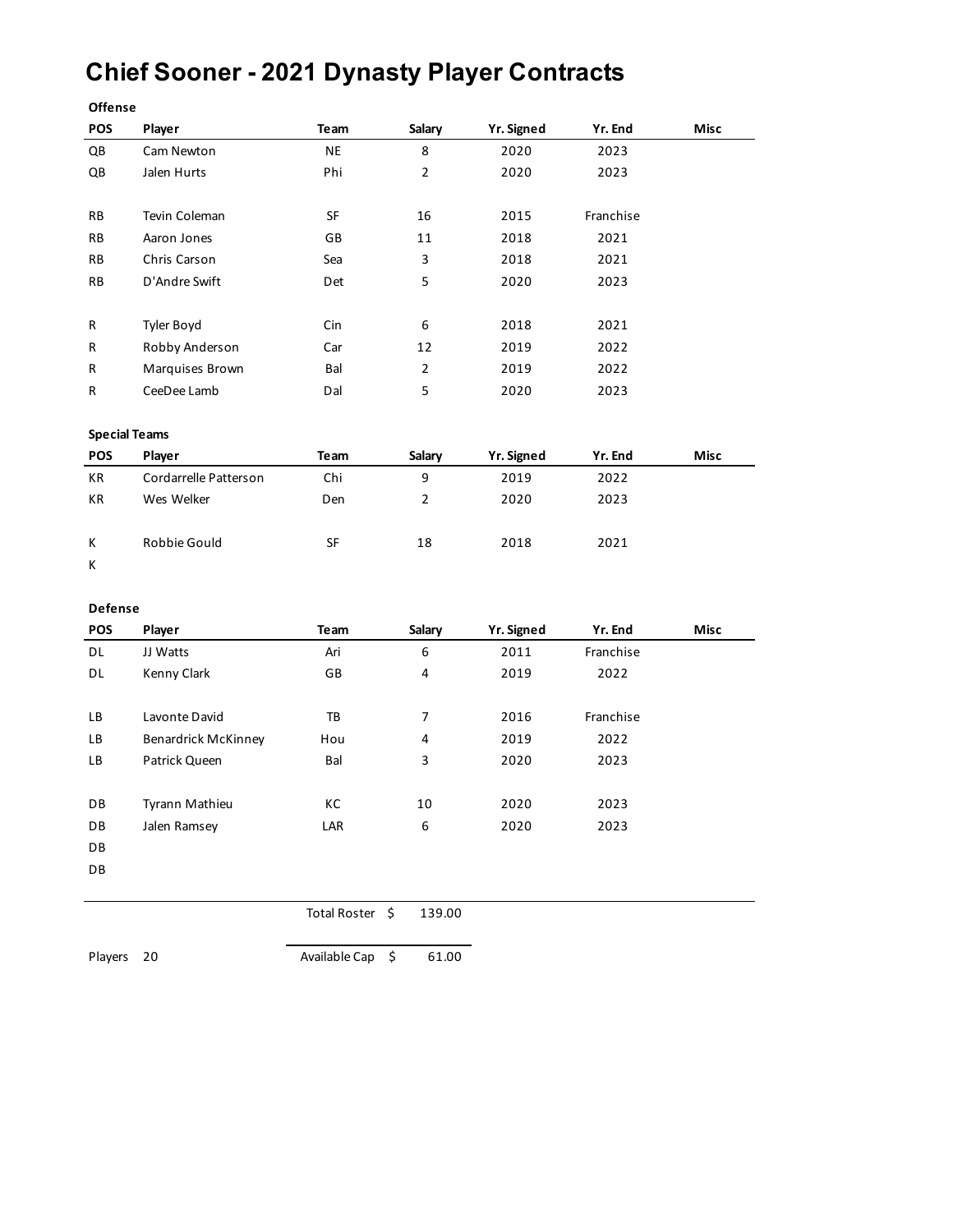### **Larry Birds - 2021 Dynasty Player Contracts**

| <b>Offense</b>       |                       |            |                |            |           |      |
|----------------------|-----------------------|------------|----------------|------------|-----------|------|
| <b>POS</b>           | Player                | Team       | Salary         | Yr. Signed | Yr. End   | Misc |
| QB                   | Deshaun Watson        | Hou        | 31             | 2017       | Franchise |      |
| QB                   |                       |            |                |            |           |      |
|                      |                       |            |                |            |           |      |
| RB                   | <b>Austin Ekeler</b>  | <b>LAC</b> | 16             | 2017       | Franchise |      |
| RB                   | Raheem Mostert        | SF         | 8              | 2019       | 2022      |      |
| RB                   | Latavius Murray       | NO         | $\overline{7}$ | 2019       | 2022      |      |
| RB                   | <b>Tony Pollard</b>   | Dal        | $\overline{2}$ | 2019       | 2022      |      |
| R                    | Adam Thielen          | Min        | 16             | 2017       | Franchise |      |
| R                    | Paris Campbell        | Ind        | 5              | 2019       | 2022      |      |
| R                    | DJ Metcalf            | Sea        | 8              | 2019       | 2022      |      |
| R                    | Deebo Samuel          | <b>SF</b>  | 5              | 2019       | 2022      |      |
| R                    | <b>Hunter Renfrow</b> | Oak        | $\overline{2}$ | 2019       | 2022      |      |
| R                    | Darren Waller         | LV         | $\overline{7}$ | 2020       | 2023      |      |
|                      |                       |            |                |            |           |      |
| <b>Special Teams</b> |                       |            |                |            |           |      |
| POS                  | Player                | Team       | Salary         | Yr. Signed | Yr. End   | Misc |
| КR                   | Jabrill Peppers       | <b>NYG</b> | $\overline{2}$ | 2019       | 2022      |      |
| КR                   |                       |            |                |            |           |      |
| K                    |                       | GB         | 9              | 2018       | 2021      |      |
| К                    | Mason Crosby          |            |                |            |           |      |
|                      |                       |            |                |            |           |      |
| Defense              |                       |            |                |            |           |      |
| <b>POS</b>           | Player                | Team       | Salary         | Yr. Signed | Yr. End   | Misc |
| DL                   | Trey Hendrickson      | NO         | 5              | 2020       | 2023      |      |
| DL                   |                       |            |                |            |           |      |
|                      |                       |            |                |            |           |      |
| LВ                   | Jon Bostic            | Was        | 4              | 2020       | 2023      |      |
| LВ                   |                       |            |                |            |           |      |
|                      |                       |            |                |            |           |      |
| DB                   | Devin McCourty        | <b>NE</b>  | 6              | 2019       | 2022      |      |
| DB                   | Khari Willis          | Ind        | 5              | 2020       | 2023      |      |
| DB                   |                       |            |                |            |           |      |
| DB                   |                       |            |                |            |           |      |

Total Roster \$ 138.00

Players 17 Available Cap \$ 62.00